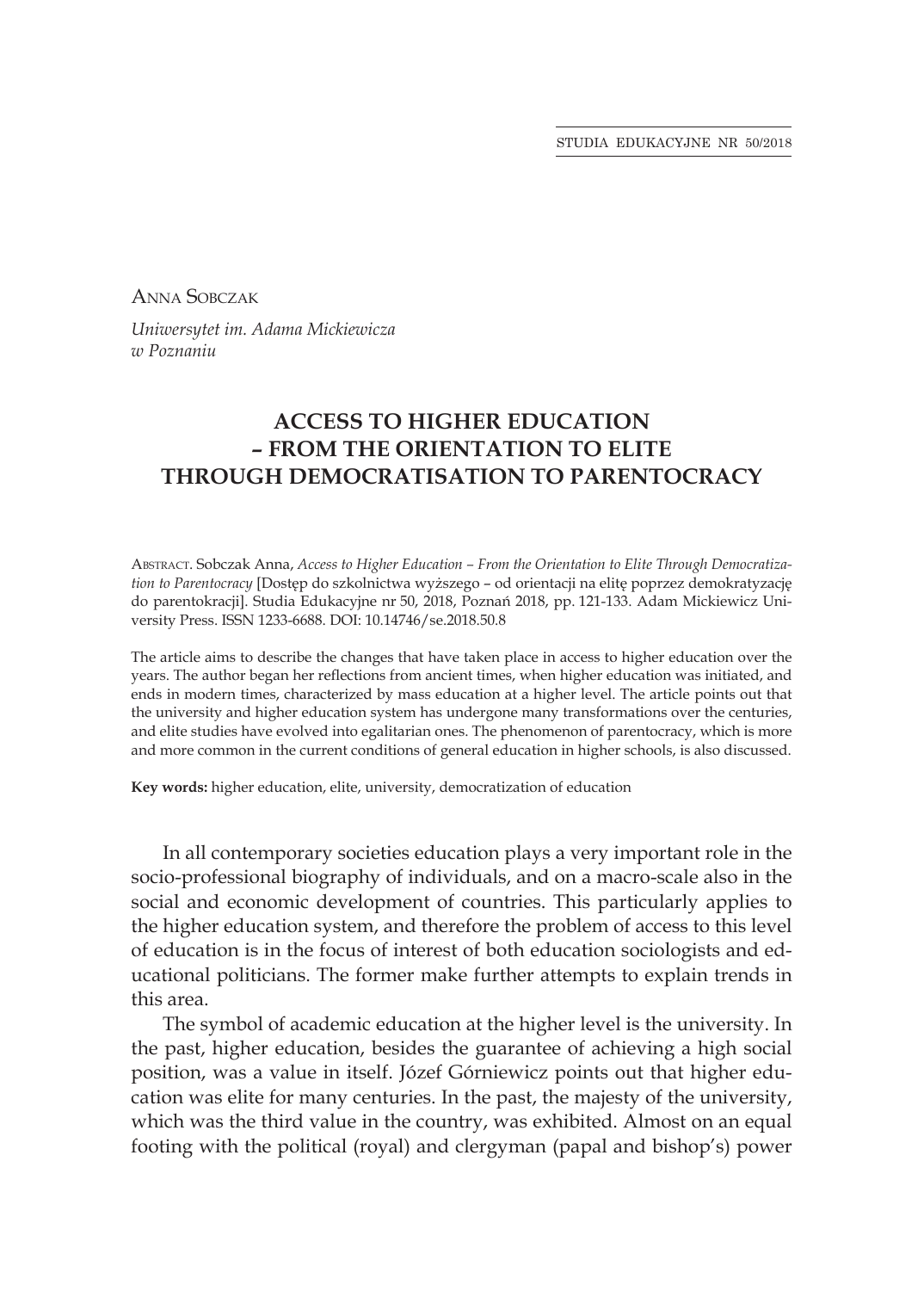stood the university with its authorities, staff and appropriately selected students, who were to constitute the state elite in the future, holding the highest offices and occupying a high position in the social hierarchy.<sup>1</sup>

Currently, in the social and educational discourse, the issue of the socalled "crisis of the university" is more and more frequently raised, which is related, among other things, to the general, almost unlimited access to higher education, resulting in transformations of ideas and its functions. In this context, we can discusse Lucjan Suchanek's thesis about the fact that in the past the socialisation function of the university, consisting in educating and shaping the awareness of individuals, used to play a greater role than today.<sup>2</sup> There is also talk of the phenomenon of overeducation of society caused by the overproduction of people holding an academic diploma. The aim of the article is to describe how access to higher education has changed over the years, as well as what social and economic effects were caused by the discussed transformations.

Although the institutional form of a university was born in the Middle Ages, I will start my considerations from ancient times, when the foundations of a modern university were laid in ancient Greece. It was in this country that higher education began in 387 BC. It was represented by philosophical schools in classical Athens, including the so-called Academy and the Lykeyon school. The Academy was founded by Plato in 387 BC. It is considered to be the first officially established higher education institution in the Western world.<sup>3</sup> Education at the Plato's Academy consisted of aesthetic, military and mental education. Philosophy and mathematics played an important role in the education process.<sup>4</sup> Education at the Academy was based on the idea of the master-student relationship. Plato included his curriculum, which was defined in great detail, in his great utopias, namely in the works entitled: "The Republic (State) and Rights".<sup>5</sup> He described how an ideal state should be organized, which will consist of the following three states: ruling philosophers, guards and providers. In Plato's opinion, only the two highest states, id est ruling

<sup>1</sup> J. Górniewicz, *Stare i nowe problemy szkolnictwa wyższego – wprowadzenie w problematykę* [in:] *Szkolnictwo wyższe wczoraj i dziś. Wybrane zagadnienia*, Eds. J. Górniewicz, M. Warmiński, Olsztyn 2017, p. 7.

<sup>2</sup> Por. L. Suchanek, *Studia masowe i elitarne. Jaki ma być homo occidentalis*, [in:] *Szkolnictwo wyższe w obliczu zmian*, Tomaszowice 15-17 listopada 2014, t. II, Ed. Sz. Biliński, Kraków 2015, p. 47.3 W. Mingqin, S. Jing, S. Yuanping, *Research on the Higher Education Ideas in Ancient Greece* 

*and Its Modern Values*, Cross-Cultural Communication, 2015, 11(8), p. 11.

<sup>4</sup> S. Litak, *Historia wychowania*, t. 1 – *Do wielkiej rewolucji francuskiej*, Kraków 2006, p. 29-30, Quote for: P. Mazur, *Zarys historii szkoły*, Kielce – Myślenice 2012, p. 17.

<sup>5</sup> H.I. Marrou, *Historia wychowania w starożytności*, Warszawa 1969, p. 113, Quote for: P. Mazur, *Zarys historii szkoły*, p. 18.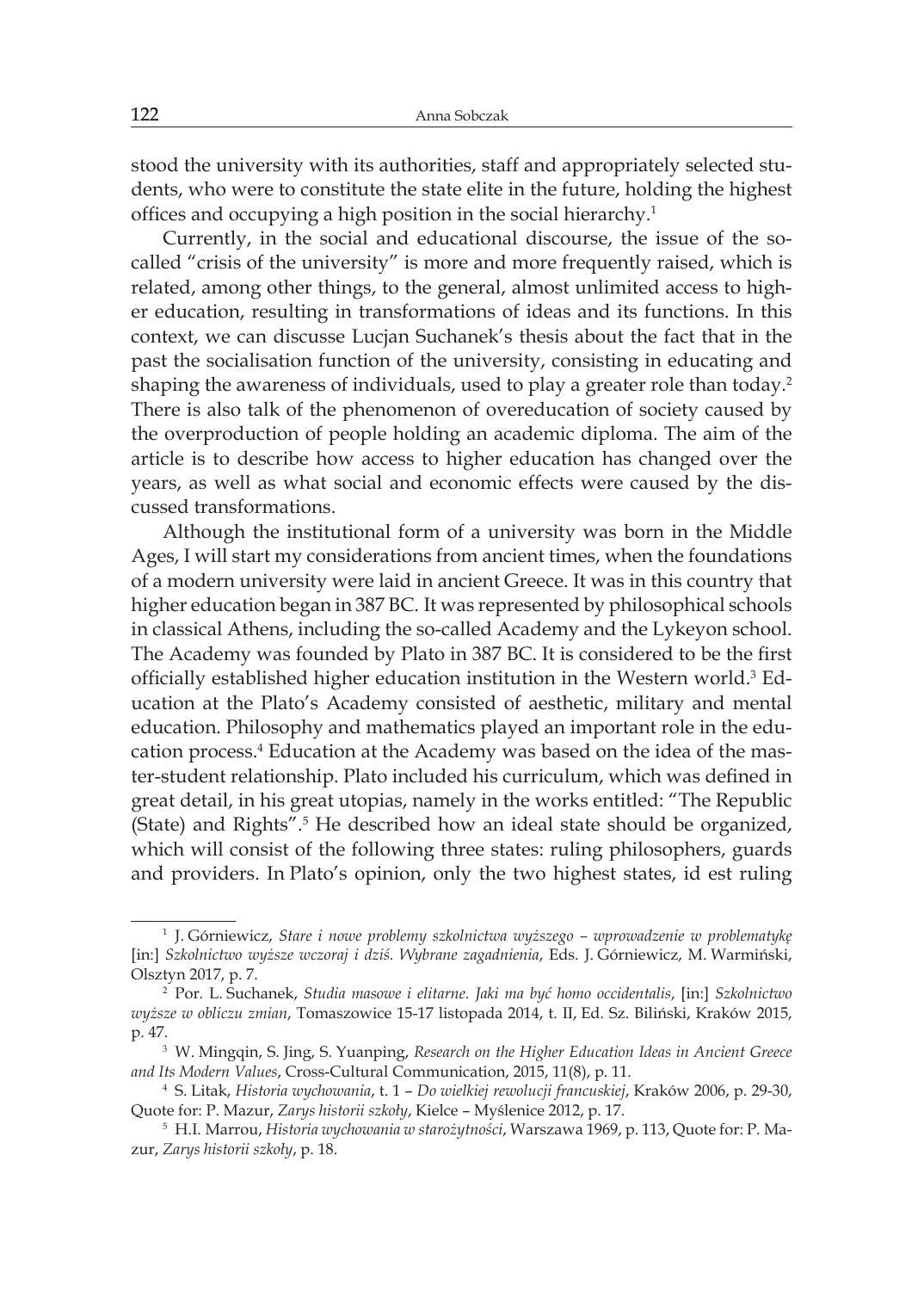philosophers and guards, needed education.<sup>6</sup> According to his assumptions students were selected during school education, which began at the age of 10. Those who were described as less talented were to become representatives of the second state, id est guards. On the other hand, the more talented were to continue learning. According to Plato, the most talented of them, especially in mathematics, as well as the most physically resistant should continue their studies until the age of 30, so that at the end of this educational "path" they would become part of the state of ruling philosophers, id est the group leading the state.<sup>7</sup> Therefore it should be concluded that in ancient times higher education had an elite character, and its aim was to select persons belonging to the highest state. W. Mingqin, S. Jing, S. Yuanping note that one of the main tasks of higher education in ancient Greece, in addition to spreading knowledge, was to create a social hierarchy.<sup>8</sup> In later years more philosophical schools were established, including the aforementioned Lycéeon founded by Aristotle in 335 BC. It is claimed that they ceased their activity at the beginning of the 6th century A.D., so they functioned and set the directions of social stratification for over 900 years. It is emphasized that ancient philosophical schools in Greece played an important role in the history of higher education.<sup>9</sup>

The idea of higher education, which was born many centuries ago in ancient Greece, directly influenced the formation of medieval universities.<sup>10</sup> Their origins were in the 11th century, and their formation was associated with the growing society's needs for educated staff at that time.<sup>11</sup> An intensive development of sciences such as law, philosophy and medicine began in the Middle Ages. It was necessary to increase the number of years of studies, as well as to create masters in these fields in order to obtain this type of education. Universities were developing in urban centres, which were inhabited by both a number of learned professors and an appropriate number of young people. Cities also served as a model in terms of an organisational structure corresponding to the guild at the time. In the same way as the guild gathered craftsmen, which included masters and students, universities gathered professors and students in individual cities.<sup>12</sup> Katarzyna Duras points out that the term "university" initially meant a corporation of teachers (guild) and students (it was common to say: universitas magistrorum et

<sup>6</sup> Ibidem.

<sup>7</sup> Por. S.I. Możdżeń, *Zarys historii wychowania*, Kielce 1999, p. 33-34, Quote for: Ibidem.

<sup>8</sup> W. Mingqin, S. Jing, S. Yuanping, *Research on the Higher Education Ideas*, p. 13.

<sup>9</sup> Ibidem, p. 11.

<sup>10</sup> Ibidem.

<sup>11</sup> Z. Drozdowicz, *Ludzie uniwersytetu*, Nauka, 2013, 3, p. 37.

<sup>12</sup> K. Dormus, *O szkole dawnej i współczesnej – ewolucja instytucji szkolnej od starożytności do dnia dzisiejszego*, p. 4, http://utw.up.krakow.pl/wp-content/uploads/2015/01/o-szkole-dawnej-skr%C3%B3t.pdf [access: 16.11.2018].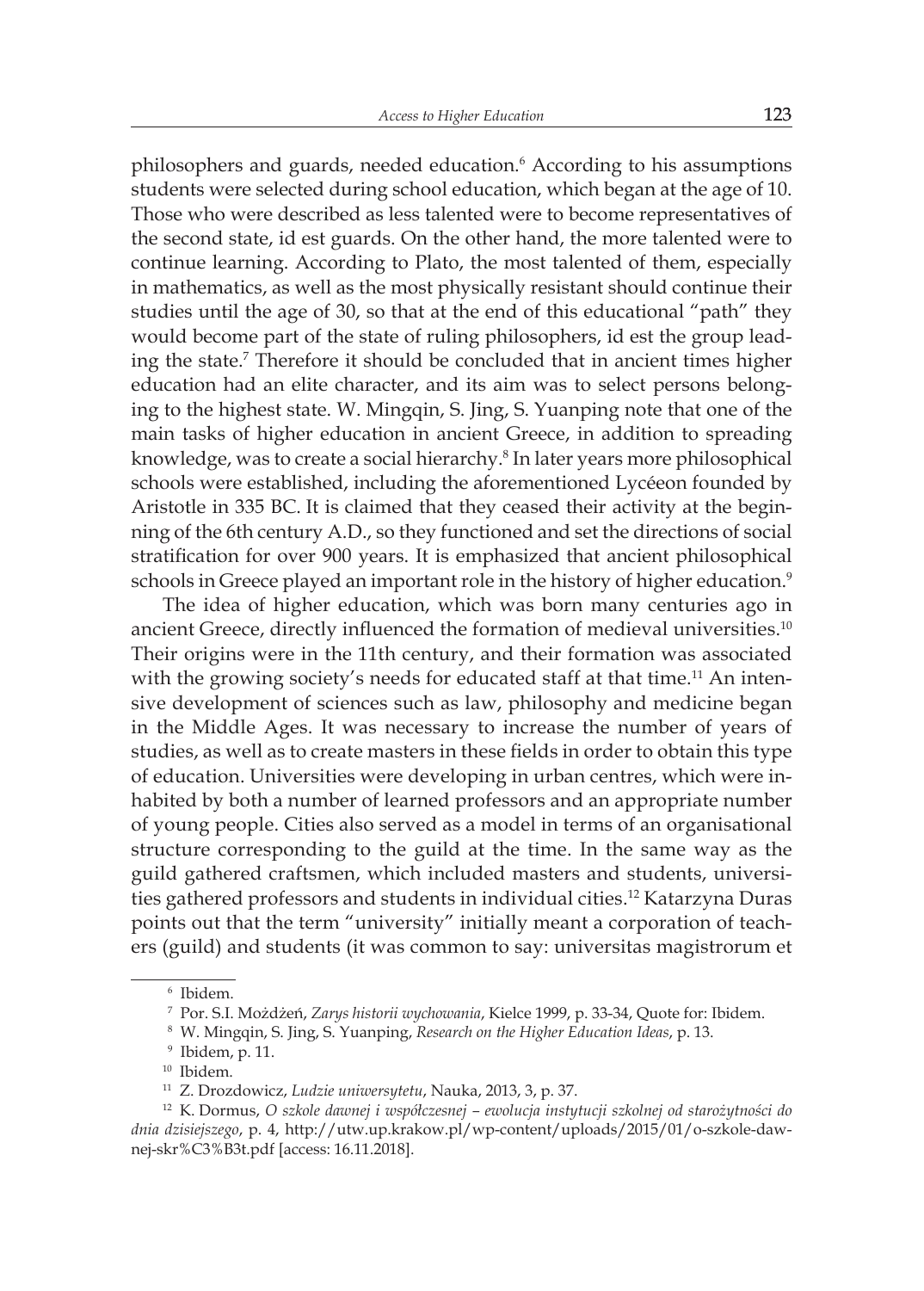scholarum), while over the years it became a term for the university itself and all the education taught at it. The author also stresses that the medieval university had a two-level and four-majors structure. At a lower level there was the so-called atrium major, which meant liberated arts (philosophy). After graduating from a lower level of university education, the student was entitled to undertake higher education and could choose between law, medicine and theology.<sup>13</sup>

The first university was founded in Bologna in 1088, the next one in Paris around 1150 and in Oxford around 1216.<sup>14</sup> These universities were established as a result of the transformation of existing cathedral schools (as was the case with the University of Bologna and the University of Paris, among others), or were created as new institutions (for example, the University of Cambridge and the University of Padua). The university community has included both teachers and students of these institutions since the first years of their activity.<sup>15</sup> Medieval education, also at a higher level, was addressed to people from all social classes.<sup>16</sup> University education in the Middle Ages, as is the case today, was therefore theoretically available to every person who wanted to study at the university.<sup>17</sup> The situation was different in the later period of functioning of universities, most of which were established at the turn of the Middle Ages and the Renaissance.18 Piotr Mazur pointed out that "the Renaissance was connected with a certain aristocraticization of culture and intellectual environments. (...) fewer children from the lower social stratum reached a relatively high level of education. Schools were oriented towards education of youth from higher social stratum: nobility and bourgeoisie".<sup>19</sup> Zbigniew Drozdowicz, on the other hand, using the words of R. Romano, emphasizes that the intellectual "atmosphere" at the then universities was characterized by the fact that they were "extremely conservative institutions, where it was not easy to get, nor especially nice".<sup>20</sup> Such a state of affairs was also desirable

<sup>13</sup> Ibidem, p. 4.

<sup>14</sup> S. Wołoszyn, *Dzieje wychowania i myśli pedagogicznej w zarysie*, Warszawa 1964, p. 84, Quote for: D. Hejwosz, *Edukacja uniwersytecka i kreowanie elit społecznych*, Kraków 2010, p. 74.

<sup>15</sup> Z. Drozdowicz, *Ludzie uniwersytetu*, p. 37.

<sup>16</sup> J. Delumeau, *Cywilizacja odrodzenia*, Warszawa 1993, p. 329-330, Quote for: P. Mazur, *Zarys historii szkoły*, p. 58.

<sup>17</sup> D. Hejwosz, *Edukacja uniwersytecka*, p. 114.

<sup>18</sup> E.W. Orth*, Die Kulturbedeutung der Universitat, [in:] Die gute Univer- sitat. Beitrage zu Grundfragen der Hochschulreform*, Hrsg. A.W. Muller, R. Hettich, Baden-Baden 2000, p. 39-40, Quote for: A. Kobylarek, *Uniwersytet – zarys ewolucji idei podstawowej*, Nauka i Szkolnictwo Wyższe, 2002, 1(19), p. 90.

<sup>19</sup> J. Delumeau, *Cywilizacja odrodzenia*, p. 329-330, Quote for: P. Mazur, Z*arys historii szkoły,*  p. 58.20 Por. R. Romano, *Włochy Renesansu*, Warszawa 1978, p. 101, 104 i d., Quote for: Z. Drozdo-

wicz, *Ludzie uniwersytetu*, p. 44.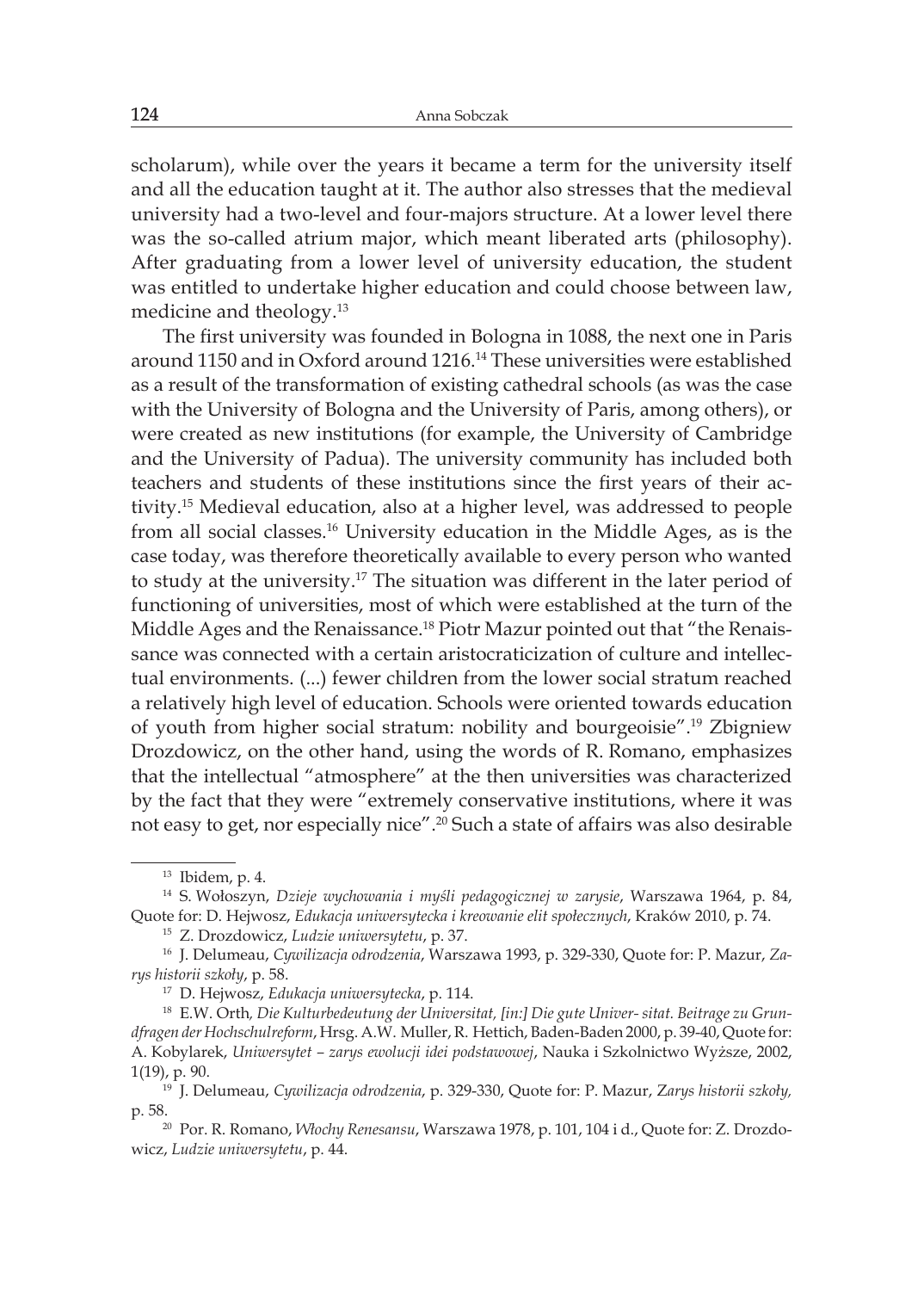by representatives of the thinkers of those times, who while considering the issues of upbringing and education, directed them, in particular, to people coming from "good families". It is worth quoting here the views of Sebastian Petrycy from Plzeň (1554-1626), according to whom noble youth should be educated in secondary schools. Moreover, he was convinced that bourgeois youth should be educated more comprehensively and at a higher level. He believed that bourgeoisie should study theology or medicine.<sup>21</sup> From these remarks emerges a picture of the Renaissance elite higher education, access to which was largely restricted to the lower social classes.

An important period in the history of higher education is the 19th century, when a scientific discussion on the idea of a university began again in Germany and England. Wilhelm von Humboldt, who at that time was the Minister of Education of Prussia, established a university in Berlin as the embodiment of the new idea of a university proclaiming freedom (independence) of teaching and research in 1809. The so-called Humboltonian concept of the university was born from his name.<sup>22</sup> According to its assumptions, higher education had an elite character; the university was accessible only to the chosen ones.<sup>23</sup> Also the then widespread English idea of the university, which was in opposition to the Humboldt's research activity of the university, considered the function of shaping the personality of students (upbringing a gentleman) as the most important. Andrzej Kobylarek emphasizes that it consisted in educating the intellectual elite, and according to its assumptions, "the completion of studies should be a great ennoblement and testify to the status of man as a kind of chosen person, just like their beginning, which was also given to only a few".<sup>24</sup> Access to higher education still remained limited in the 19th century. Secondary and tertiary education was dedicated to the higher social stratum, despite the fact that it was a period of certain popularisation and democratisation of education, as well as more and more frequent demands for free education for all, which at that time was provided to the whole society, but only at the level of elementary school.<sup>25</sup>

Summarizing the first part of my article I am able to state that the availability of particular levels of education for different social groups/classes definitely for centuries confirms Ralph Turner's concept of sponsored mobility, according to which the current elite gives individuals social status, so the selection

<sup>21</sup> S. Litak, *Historia wychowania*, p. 11, Quote for: P. Mazur, *Zarys historii szkoły*, p. 58.

<sup>22</sup> A. Kobylarek, *Uniwersytet – zarys ewolucji*, p. 92.

*<sup>23</sup>* Ł. Stankiewicz, *Krytyka umasowienia szkolnictwa wyższego w Polsce i Stanach Zjednoczonych – analiza dyskursu mediów masowych*, Forum Oświatowe, 2016, 28(1), p. 110.

<sup>24</sup> A. Kobylarek, *Uniwersytet – zarys ewolucji*, p. 92-93.

<sup>25</sup> K. Bartnicka, I. Szybiak, Z*arys historii wychowania*, Warszawa 2001, p. 161, Quote for: P. Mazur, *Zarys historii szkoły*, p. 95.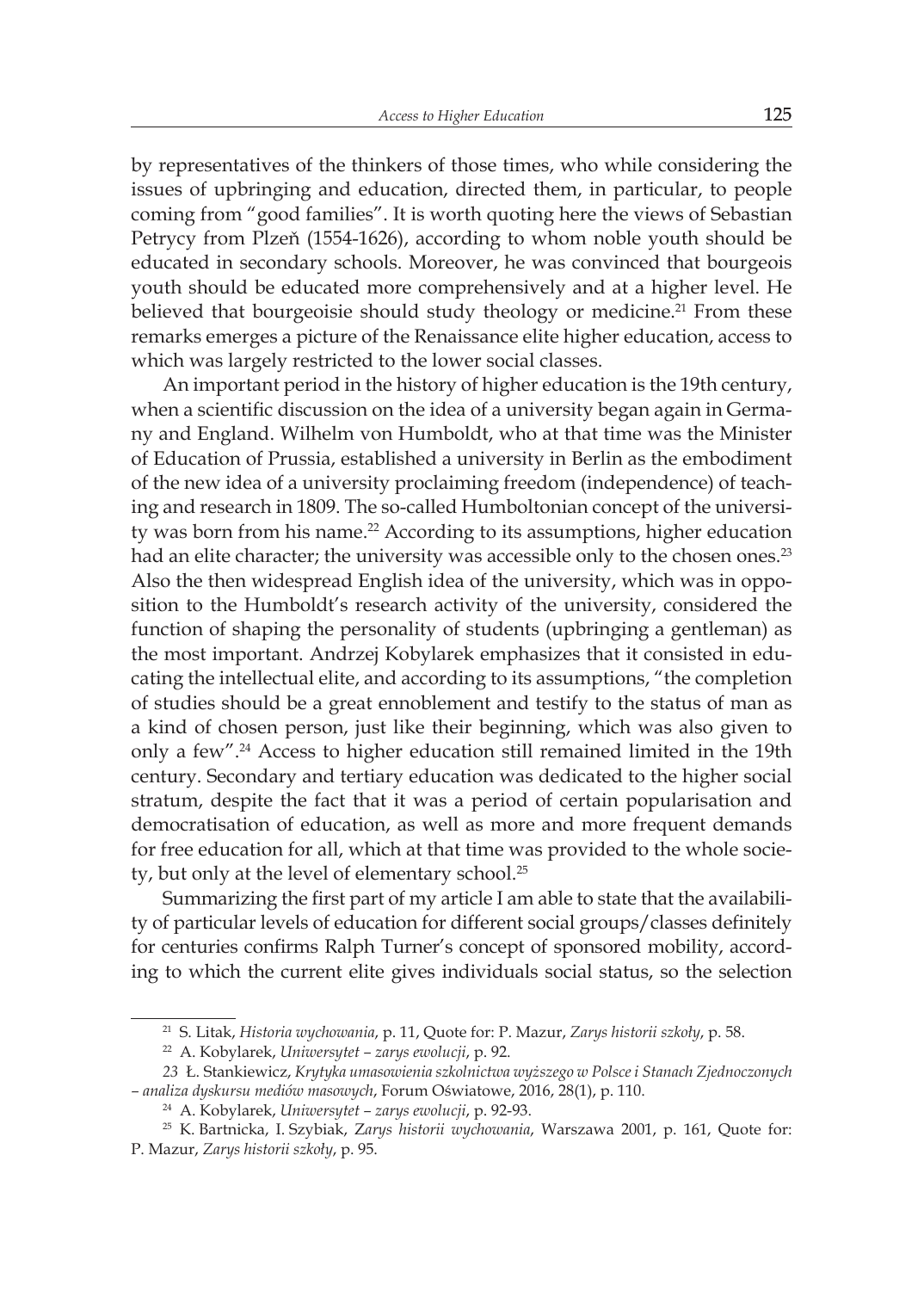process (also for higher education) is controlled<sup>26</sup> (the selected have the privilege of education in separate school institutions, which are not available for people without specific credentials<sup>27</sup>). Formal and legal barriers existed in most societies hindering or precluding access to higher education for people of low background, as well as for women and racial and ethnic minorities over many centuries. Socio-educational practices during these periods have also strongly confirmed Pierre Bourdieu's concept of cultural and economic reproduction, which states that the position of individuals in society depends on the capitals they hold. According to Pierre Bourdieu, in addition to economic capital, social capital and cultural capital also belong to these capitals.<sup>28</sup> Generally speaking, it can be pointed out that economic capital is the material goods, cultural capital – knowledge, and social capital - the position in the social network.29 These capitals determine the educational success of individuals, influencing, among other things, access to the best and most prestigious higher education institutions.

Increasing access to secondary and then higher education in the 20th century, and especially after the Second World War, is connected on the one hand with economic needs, on the other hand with emancipatory movements, as well as a broadly understood struggle for equal rights. Over time, education began to lose its sponsored character and became more and more part of Ralph Turner's theory of contest mobility, according to which obtaining high social status and well-paid professions takes place in a process of "open" competition within the education system, $30$  with the same chances of success for each child.<sup>31</sup> Liberally oriented theorists and ideologists began to expose the concept of meritocracy, which assumes that the task of education is to create preliminary principles of equality as well as possibilities of social mobility on the ladder of professional hierarchy, and the achieved level will result from personal

<sup>26</sup> R.H. Turner, *Sponsored and contest mobility and the school system, [in:] Readings in the theory of educational system*, Ed. E. Hopper, London 1971, p. 74, Quote for: Z. Melosik, *Współczesne amerykańskie spory edukacyjne (między socjologią edukacji a pedagogiką postmodernistyczną*, Poznań 1994, p. 23.

<sup>27</sup> M. Huberman, *Learning, democratizing and deschooling*, [in:] *Deschooling*, Ed. I. Lister, Cambridge 1974, p. 47, Quote for: Z. Melosik, *Współczesne amerykańskie spory*, p. 23.

<sup>28</sup> P. Bourdieu, *The forms of capital*, [in:] *Handbook of theory and research for sociology of education*, Ed. J.G. Richardson, New York – London 1986, p. 241-258, Quote for: T. Zarycki, *Kapitał kulturowy – założenia i perspektywy zastosowań teorii Pierre'a Bourdieu*, Psychologia Społeczna, 2009, 4, 1-2(10), p. 12.

<sup>29</sup> I. Szelenyi, D. Treimana, E. Wnuk-Lipiński, *Elity w Polsce, w Rosji i na Węgrzech*. *Wymiana czy reprodukcja?* Warszawa 1995, p. 11, I'm quo te: A.M. Kola, *Problemy kształcenia elit. Przypadek studiów doktoranckich w Polsce*, p. 20-21, https://repozytorium.umk.pl/handle/item/2737 [access: 26.11.2018].

<sup>30</sup> R.H. Turner, *Sponsored and contest*, p. 74, Quote for: Z. Melosik, *Współczesne amerykańskie spory*, p. 23.

<sup>31</sup> M. Huberman, *Learning, democratizing*, Quote for: Z. Melosik, *Współczesne amerykańskie spory*, p. 23.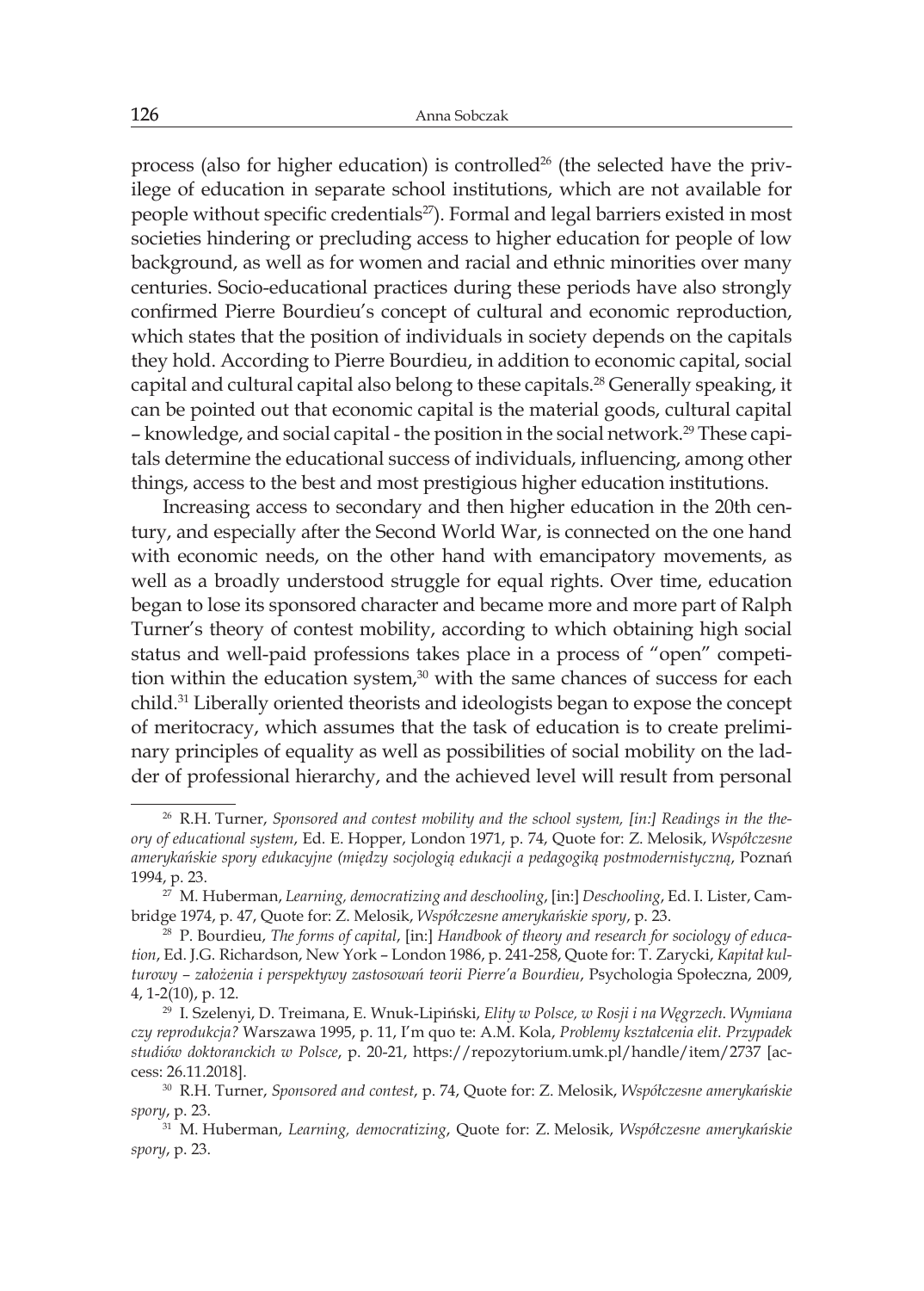achievements of individuals. According to these assumptions, the educational system is therefore responsible for situating individuals in the social structure.<sup>32</sup> However, it should be noted that alternative analyses indicated that education still serves the economic and cultural reproduction of dominant classes.

In the second part of my article I will present the phenomenon of democratisation and dissemination of higher education, which has taken place over the last decades. Increasing access to higher education, as it has already been mentioned earlier, occurred after the end of the Second World War. Higher education in the world experienced many important changes at that time, gradually moving away from the elite nature of higher education to the egalitarian model of education, which was becoming increasingly subordinated to the needs of the labour market. Higher education in both Europe and the United States has undergone a number of transformations since the middle of the 20th century, including its dissemination as well as the associated new role for higher education.<sup>33</sup>

The massification of higher education had three main objectives: economic, respect for individual rights and mass education for democracy. The first one was related to the hope that access to higher education would increase the value of human capital. It was assumed that universal access to academic education would result in the attainment of higher education by a significant part of talented people from all social groups. Andrzej Radziewicz-Winnicki, citing Elżbieta Wnuk- Lipińska, points out that "systems talents were wasted in elite school, both in workers' and peasants' circles, as well as among national minorities". The author adds that the assumption of this approach was to combine investment in human capital with an increase in labour productivity.<sup>34</sup> Undoubtedly, this position is in line with the human capital theory having its origins in the 1960s, which states that people develop their competences, as well as technical skills in the process of education, thus increasing their productive potential as a labour force in the labour market.<sup>35</sup> The source of the second of the objectives of massification of higher education was the

<sup>32</sup> T. Bilton (red.), *Introductory sociology*, London 1987, p. 314, Quote for: T. Gmerek, *Edukacyjne kredencjały i sukces życiowy młodzieży współczesnej,* [in:] *Młodzież wobec niegościnnej przyszłości*, Eds. R. Leppert, Z. Melosik., B. Wojtasik, Wrocław 2005, p. 205.

<sup>33</sup> M. Dybaś i in., *Szkolnictwo wyższe*, [in:] *Kontynuacja przemian. Raport o stanie edukacji*, Eds. M. Federowicz, A. Wojciuk, Warszawa 2012, p. 122.

<sup>34</sup> E. Wnuk-Lipińska, *Innowacyjność a konserwatyzm: uczelnie polskie w procesie przemian społecznych*, Warszawa 1996, p. 20-22, Quote for: A. Radziewicz-Winnicki, *Przeobrażenie* s*ię współczesnego uniwersytetu (w przywołanych ocenach ekspertów)*, [in:] *Edukacja akademicka. Między oczekiwaniami a rzeczywistością*, Ed. A. Ćwikliński, Poznań 2014, p. 104.

<sup>35</sup> J.U. Ogbu, *Investment in Human Capital: Education and Development in Stockton, California and Gwembe, Zambia,* [in:]: *Opportunity, Constraint, and Change: Essays in Honor of Elizabeth Colson*, Eds. J. Glazier, M. Lowy, K.T. Molohon, J.U. Ogbu, A. Peterson Royce, *The Kroeber Anthropological Society Papers*, 1984, 63 – 64, p. 104.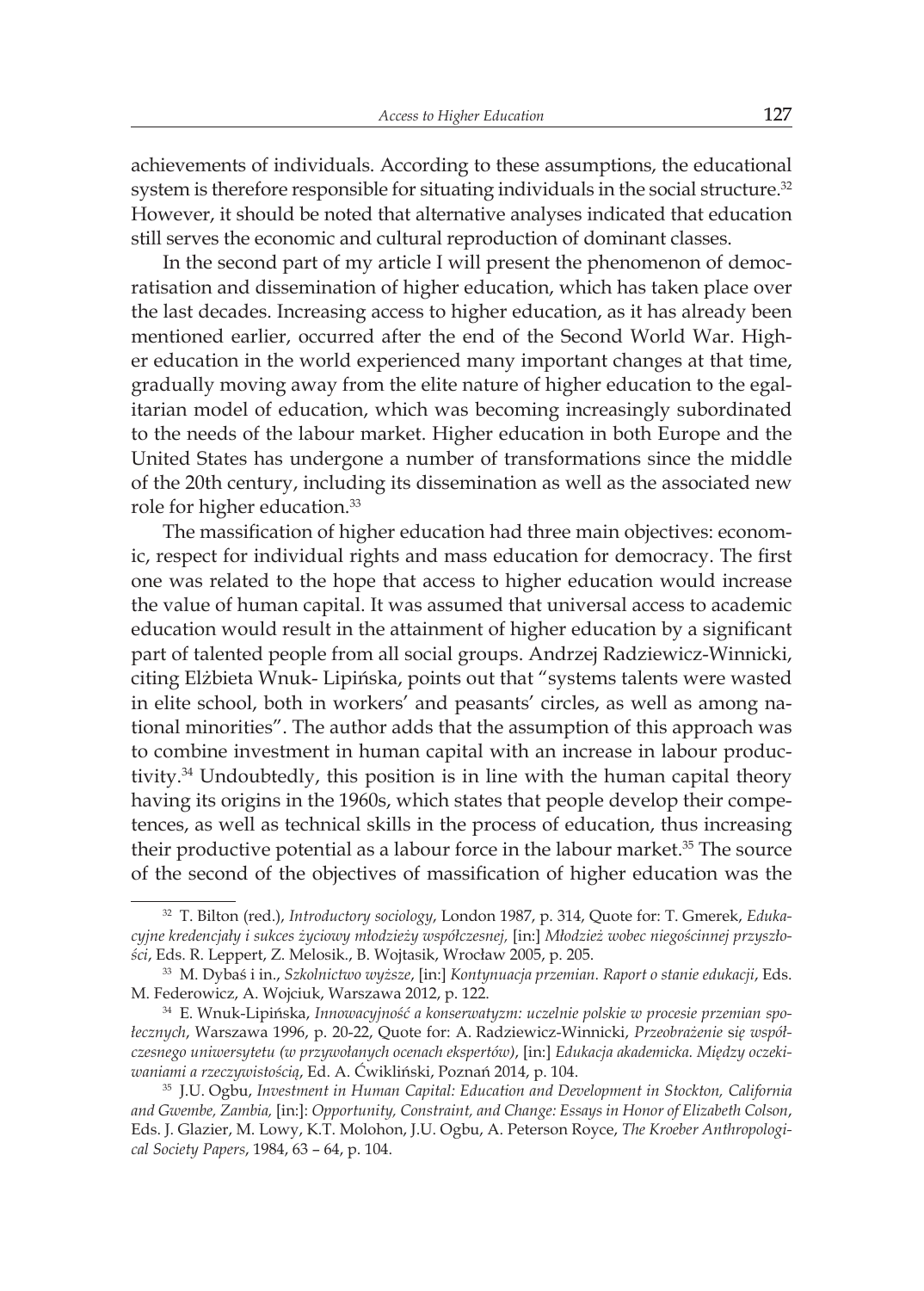conviction that every person should have the opportunity to undertake education which would correspond to his or her talents and ambitions. According to this, any discrimination on grounds of race, sex, age, ethnic and social origin and material status is unacceptable. However, the last objective, was based on the assumption that the education system should enable all citizens to become familiar with national culture. Knowledge of the cultural heritage of a nation is to provide the basis for being a citizen of a democratic society.<sup>36</sup>

As a result of easier access to higher education both in the USA and in many European countries, also in Poland there has been a significant increase in the number of people undertaking higher education. For example, the number of students was 8.5 million in the United States in 1970. Ten years later, it was already 12 million, while as many as 15.3 million Americans studied at this level in 2000. There was a record number of students attending American colleges and universities in 2010. At that time, 21 million people were studying.<sup>37</sup> In the case of Poland, the process of massification of higher education began in the last decade of the 20th century, namely in 1990, when the new Act on Higher Education came into force, breaking with the socialist legal system. More and more people have gradually undertaken higher education since then. The number of students exceeded 2 million in Polish universities in 2006, which meant an increase by over 400% compared to 1990. It should also be pointed out that in the same period the growth of the academic staff was only 70%, which largely influenced the form and quality of higher education. Despite the fact that there has been a decrease in the number of candidates for studies in recent years caused mainly by demographic decline, a significant percentage of each year of secondary school graduates is studying in the polish higher education institutions. According to data from the Central Statistical Office, there were 1,348.8 thousand students in 390 higher education institutions of all types in Poland in the academic year 2016/2017.<sup>38</sup>

It is worth stressing that the idea of democratisation of education, including higher education, which eliminated a number of formal and legal barriers, not only increased the overall number of students, but also contributed to increasing access to university education for social groups which have been discriminated against for a significant period in the history of academic education. One of them are women who once did not have full rights to undertake studies. We can now speak of equality between women and men in access

<sup>36</sup> E. Wnuk-Lipińska, *Innowacyjność a konserwatyzm*, p. 20-22, Quote for: A. Radziewicz- -Winnicki, *Przeobrażenie się współczesnego*, p. 104.

<sup>37</sup> *National Center for Education Statistics*, https://nces.ed.gov/programs/digest/d17/tables/dt17\_303.10.asp [access: 23.11.2018].

<sup>38</sup> Główny Urząd Statystyczny, S*zkoły wyższe i ich finanse w 2016 r*., Warszawa 2017, p. 25, https://stat.gov.pl/obszary-tematyczne/edukacja/edukacja/szkoly-wyzsze-i-ich-finanse-w-2016-r-,2,13.html, [access: 23.11.2018].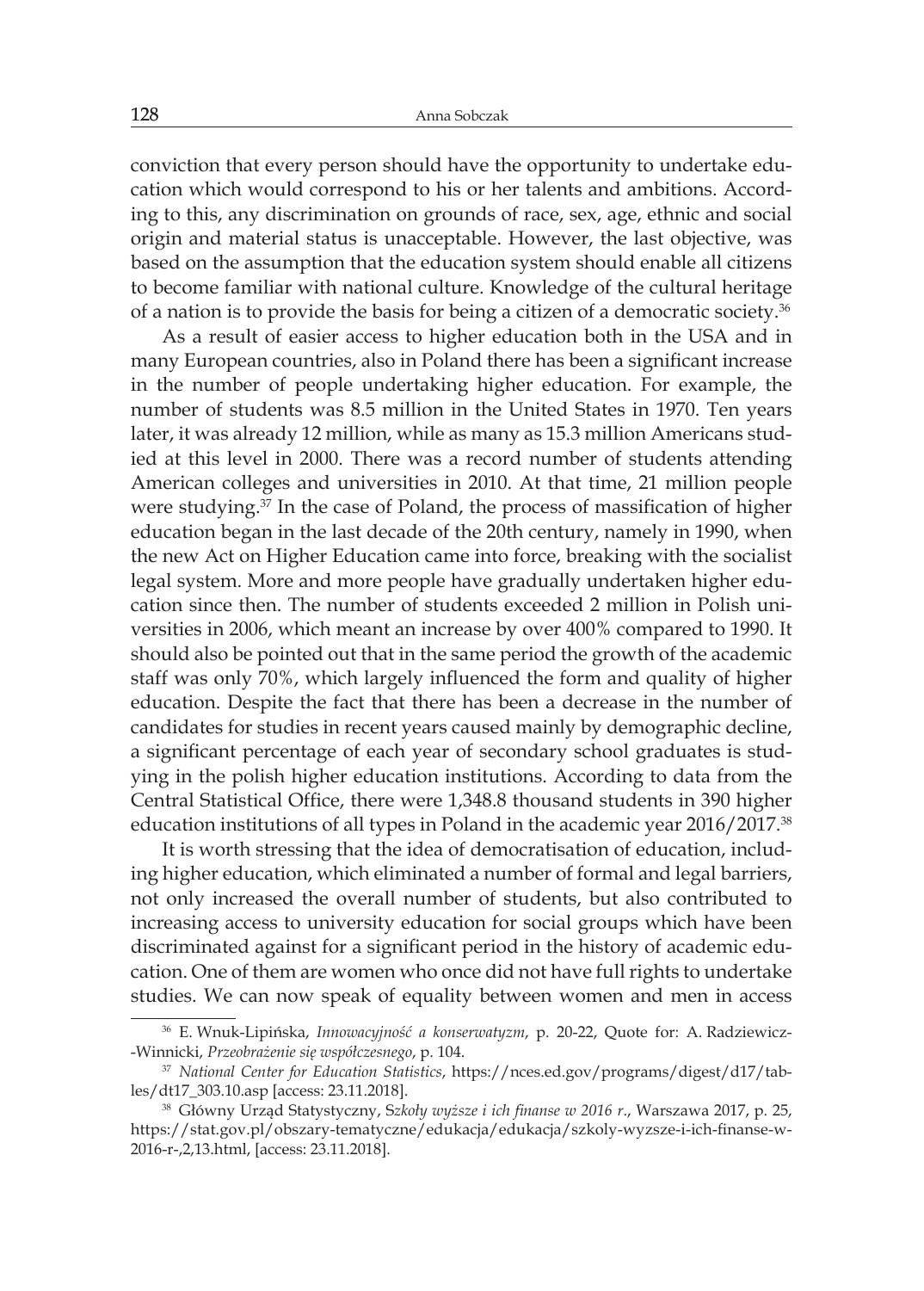to higher education. What is more, in quantitative terms, women represent a growing majority of the total number of students.<sup>39</sup> The analysis of women's access to higher education on an international scale by Agnieszka Gromkowska-Melosik showed that women constitute the majority of the total number of students in 51 countries of the world (out of 74 analysed).<sup>40</sup> Moreover, the author referring to the 2008 UNESCO report, indicates that "while there were 96 women for every 100 men studying in 1999 on a global scale, there were 105 of them in 2005".<sup>41</sup> Our country does not differ from the majority of countries in the world in this respect. At present the female element predominates in higher education also in Poland. More than 387.5 thousand people graduated from higher education institutions in Poland in the academic year 2016/2017, of which 63.3% (245.4 thousand) were women.<sup>42</sup>

Undoubtedly, it should be stressed that the above statistics confirm that there have been positive changes in access to higher education in recent decades, which enabled groups previously discriminated against to undertake the academic education. It is also worth mentioning that in some situations, in conditions of far-reaching political correctness so-called "positive" discrimination for young people with different skin colours was applied in the recruitment processes for the best universities in order to introduce forced equality in access to higher education (this applies, for example, to American universities, especially at the end of the 20th century).43 Positive discrimination, also referred to as "reverse", consists in offering special privileges to groups previously discriminated against.<sup>44</sup> In the case of the United States, it concerned the situation in which young from ethnic minorities were awarded additional points by universities during enrolling for studies for the very fact of belonging to a given minority group.<sup>45</sup>

To sum up, it seems that the history of the higher education system can be considered in the context of the dichotomy of inclusion – exclusion. On the

<sup>39</sup> A. Gromkowska-Melosik, *Edukacja i nierówność społeczna kobiet. Studium dynamiki dostępu*, Kraków 2011, p. 103.

<sup>40</sup> Ibidem, p. 130.

<sup>41</sup> Raport UNESCO: Gender parity in education: Not there yet, UNESCO Institute for Statistics, March 2008, 1, p. 2, Quote for: A. Gromkowska-Melosik, *Edukacja i nierówność*, p. 135.

<sup>42</sup> Główny Urząd Statystyczny, *Szkolnictwo wyższe w roku akademickim 2017/2018*, 15.06.2018 r. (dane wstępne), https://stat.gov.pl/obszary-tematyczne/edukacja/edukacja/szkolnictwo-wyzsze-w-roku-akademickim-20172018-dane-wstepne,8,5.html, [access: 26.11.2018].

<sup>43</sup> Por. J.K. Wilson, *The Myth of Reverse Discrimination in Higher Education*, The Journal of Blacks in Higher Education, 1995-1996, 10, p. 88-93.

<sup>44</sup> *Krajobraz dyskryminacji I*, Instytut Polityki Społecznej, Raporty Migracyjne nr 1/2003, http://www.ips.uw.edu.pl/pliki/publikacje/migracje/raportm1.pdf [access: 26.11.2018].

<sup>45</sup> M.M. Wiszowaty, *Sprawiedliwość ślepa czy wrażliwa na kolory? Akcja afirmatywna a zasada równości w najnowszym orzecznictwie Sądu Najwyższego Stanów Zjednoczonych dotyczącym preferencji rasowych przy ubieganiu się o przyjęcie na studi*a, Gdańskie Studia Prawnicze, 2016, XXXV, p. 490.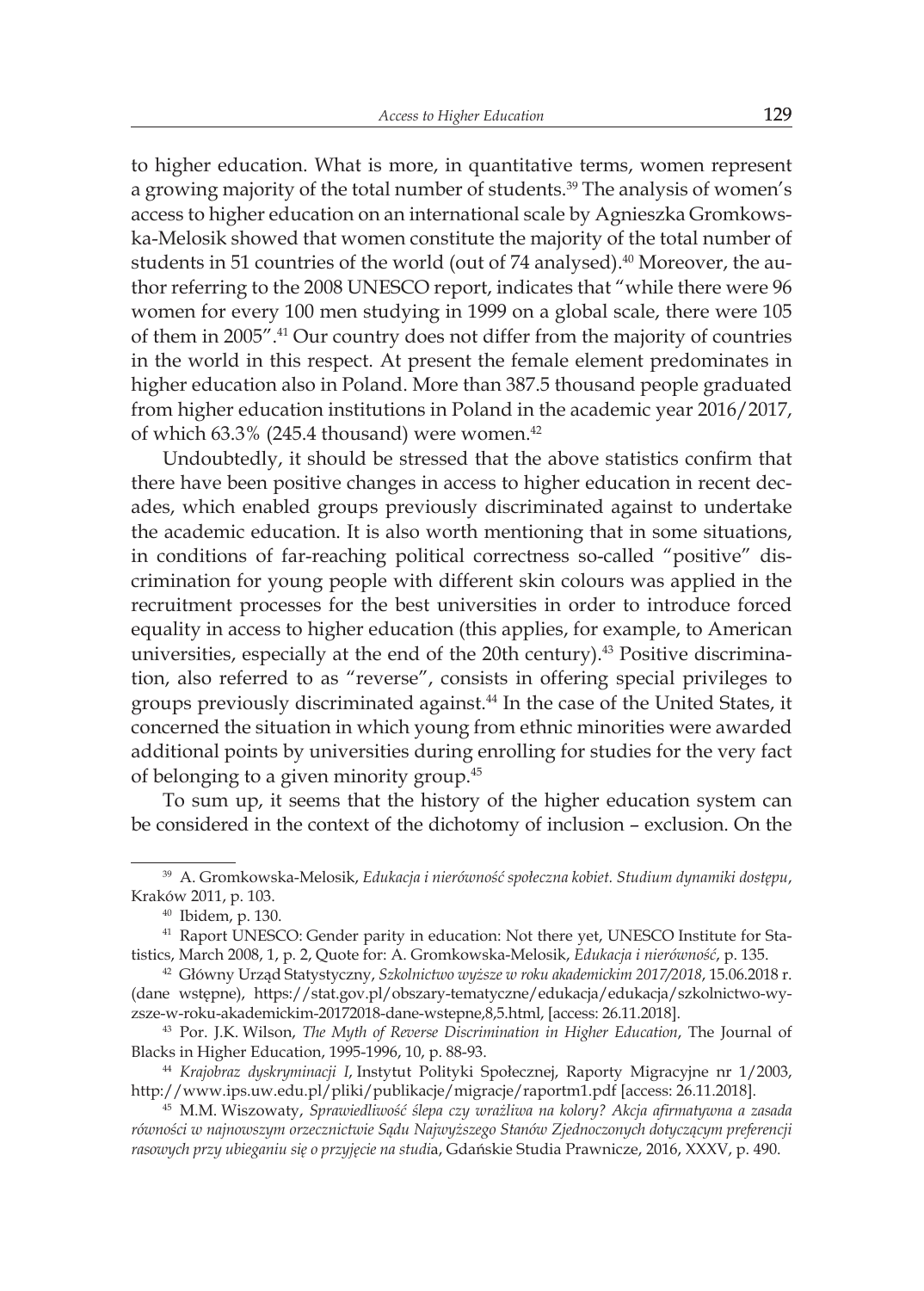one hand, it undoubtedly served more and more as a mechanism for opening up opportunities for representatives of disadvantaged groups to obtain a high social status and material level (income), but on the other hand, in the sociological context, it led to a large extent to the reproduction of social and financial status - from generation to generation. In this context, the theory of maximally maintained inequality developed by Adrian E. Raftery and Michael Hout can be recalled. According to the theory in the current conditions of universal education, including academic education, social inequalities are being created at ever higher levels.<sup>46</sup> This is why today, as Beata Gofron rightly points out, " «the rescue» at the level of higher education for individuals from groups highly placed in the social hierarchy can no longer be the creation of the next level of education. Therefore, the status of a diploma is confirmed by stratification within universities – then the divisions of universities are deepening due to their level, exclusiveness, prestige".<sup>47</sup> It follows that the dominant class ensures access to excellent credentials and, consequently, power and privileges in one way or another regardless of changes in access to the education. Another mechanism which serves this purpose is the elite secondary education with a boarding school, because, as Agnieszka Gromkowska-Melosik shows in her research, "in the labour market, due to the growing number of graduates of very good universities, it is the diploma of an elite secondary school that determines (...) the success in taking up the highest positions".<sup>48</sup> Finally, the results of many studies indicate that even in the case of the best universities, social and professional success is determined by social origin - the concept of parentocracy can be recalled here, which more and more often replaces the ideology of meritocracy, because now it is parents and their financial background, network of social contacts and life wisdom have a greater impact on the socio-professional success of their children than the academic diploma.<sup>49</sup> In other words, the children of parents with a high social status have more opportunities to use their diploma in the fight for professional success than other children. In a more illustrative way, for sons and daughters of doctors, lawyers, professors or senior managers, a diploma from universities such as Harvard, Oxford or Heidelberg enables much "more" than children from the working class.

<sup>46</sup> A.E. Raftery, M. Hout, *Maximally Maintained Inequality: Expansion, Reform, and Opportunity in Irish Education, 1921-75*, Sociology of Education, 1993, 66(1), p. 41-44.

<sup>47</sup> B. Gofron, *Funkcjonalizm i teoria konfliktu wobec idei równości w edukacji,* Podstawy Edukacji, 2008, 1, p. 63.

<sup>48</sup> A. Gromkowska-Melosik, *Elitarne szkolnictwo średnie. Między reprodukcją społecznokulturową a ruchliwością konkurencyjną*, Poznań 2015, p. 45.

<sup>49</sup> O. Kivinen, *Graduate Credentials in a Changing Labour Market*, Higher Education in Europe, 1997, 22, 4, p. 452-453; O. Kivinen, S. Ahola, *Higher Education as Human Risk Capital*, Higher Education, 1999, 38, p. 204, Quote for: Z. Melosik, *Uniwersytet i społeczeństwo. Dyskursy wolności, wiedzy i władzy*, Kraków 2009, p. 137, 138.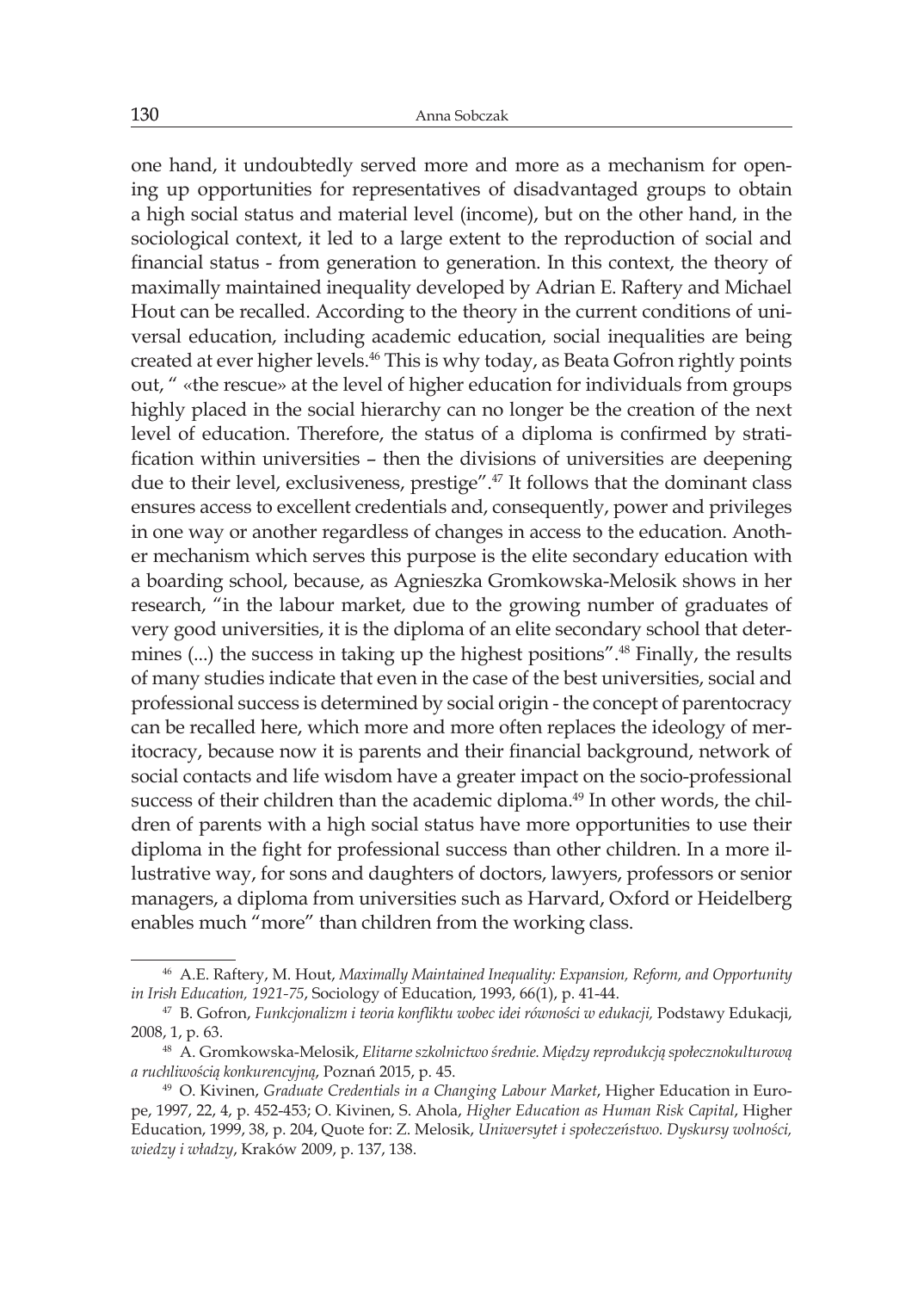In today's conditions of mass higher education, $50$  we are therefore faced with a fundamental (renewed) increase in the role of social origin in defining the opportunities for social and professional success of university graduates. Nevertheless, in the final summing-up, an optimistic conclusion has to be drawn: the history of higher education is determined to a large extent by increasing access to education and diplomas. Nor does it seem that these trends will be reversed in any way, as they are part of the broader idea of democratisation of life in Western societies.

## **BIBLIOGRAPHY**

- Bartnicka K., Szybiak I., *Zarys historii wychowania*, Wydawnictwo Akademickie Żak, Warszawa 2001.
- Bilton T. (Ed.), *Introductory sociology*, London 1987.
- Bourdieu P., *The forms of capital*, [in:] *Handbook of theory and research for sociology of education*, Ed. J.G. Richardson, Greenwood Press, New York – London 1986.
- Delumeau J., *Cywilizacja odrodzenia*, Państwowy Instytut Wydawniczy, Warszawa 1993.
- Dormus K., *O szkole dawnej i współczesnej ewolucja instytucji szkolnej od starożytności do dnia dzisiejszego*, p. 4, http://utw.up.krakow.pl/wp-content/uploads/2015/01/o-szkoledawnej-skr%C3%B3t.pdf [access: 16.11.2018].
- Drozdowicz Z., *Ludzie uniwersytetu*, Nauka, 2013, 3.
- Dybaś M., Dziemianowicz-Bąk A., Krawczyk-Radwan M., Walczak D., *Szkolnictwo wyższe*, [in:] *Kontynuacja przemian. Raport o stanie edukacji*, Eds. M. Federowicz, A. Wojciuk, Instytut Badań Edukacyjnych, Warszawa 2012.
- Główny Urząd Statystyczny, *Szkolnictwo wyższe w roku akademickim 2017/2018*, 15.06.2018 r. (dane wstępne), https://stat.gov.pl/obszary-tematyczne/edukacja/ edukacja/szkolnictwo-wyzsze-w-roku-akademickim-20172018-dane-wstepne,8,5. html, [access: 26.11.2018].
- Główny Urząd Statystyczny, *Szkoły wyższe i ich finanse w 2016 r.*, Warszawa 2017, https:// stat.gov.pl/obszary-tematyczne/edukacja/edukacja/szkoly-wyzsze-i-ich-finanse-w-2016-r-,2,13.html, [access: 23.11.2018].
- Gmerek T., *Edukacyjne kredencjały i sukces życiowy młodzieży współczesnej*, [in:] *Młodzież wobec niegościnnej przyszłości*, Eds. R. Leppert, Z. Melosik., B. Wojtasik, Wydawnictwo Naukowe Dolnośląskiej Szkoły Wyższej Edukacji TWP we Wrocławiu, Wrocław 2005.
- Gofron B., *Funkcjonalizm i teoria konfliktu wobec idei równości w edukacji*, Podstawy Edukacji, 2008, 1.
- Górniewicz J., *Stare i nowe problemy szkolnictwa wyższego wprowadzenie w problematykę* [in:] *Szkolnictwo wyższe wczoraj i dziś. Wybrane zagadnienia*, Eds. J. Górniewicz, M. Warmiński, Centrum Badań Społecznych Uniwersytetu Warmińsko-Mazurskiego, Olsztyn 2017.
- Gromkowska-Melosik A., *Edukacja i nierówność społeczna kobiet. Studium dynamiki dostępu*, Oficyna Wydawnicza Impuls, Kraków 2011.
- Gromkowska-Melosik A., *Elitarne szkolnictwo średnie. Między reprodukcją społecznokulturową a ruchliwością konkurencyjną*, Wydawnictwo Naukowe UAM, Poznań 2015.

<sup>50</sup> See: M. Tomlinson, *Education, Work and Identity. Themes and Perspectives*, Bloomsbury *Academic*, London – New York 2013, p. 192.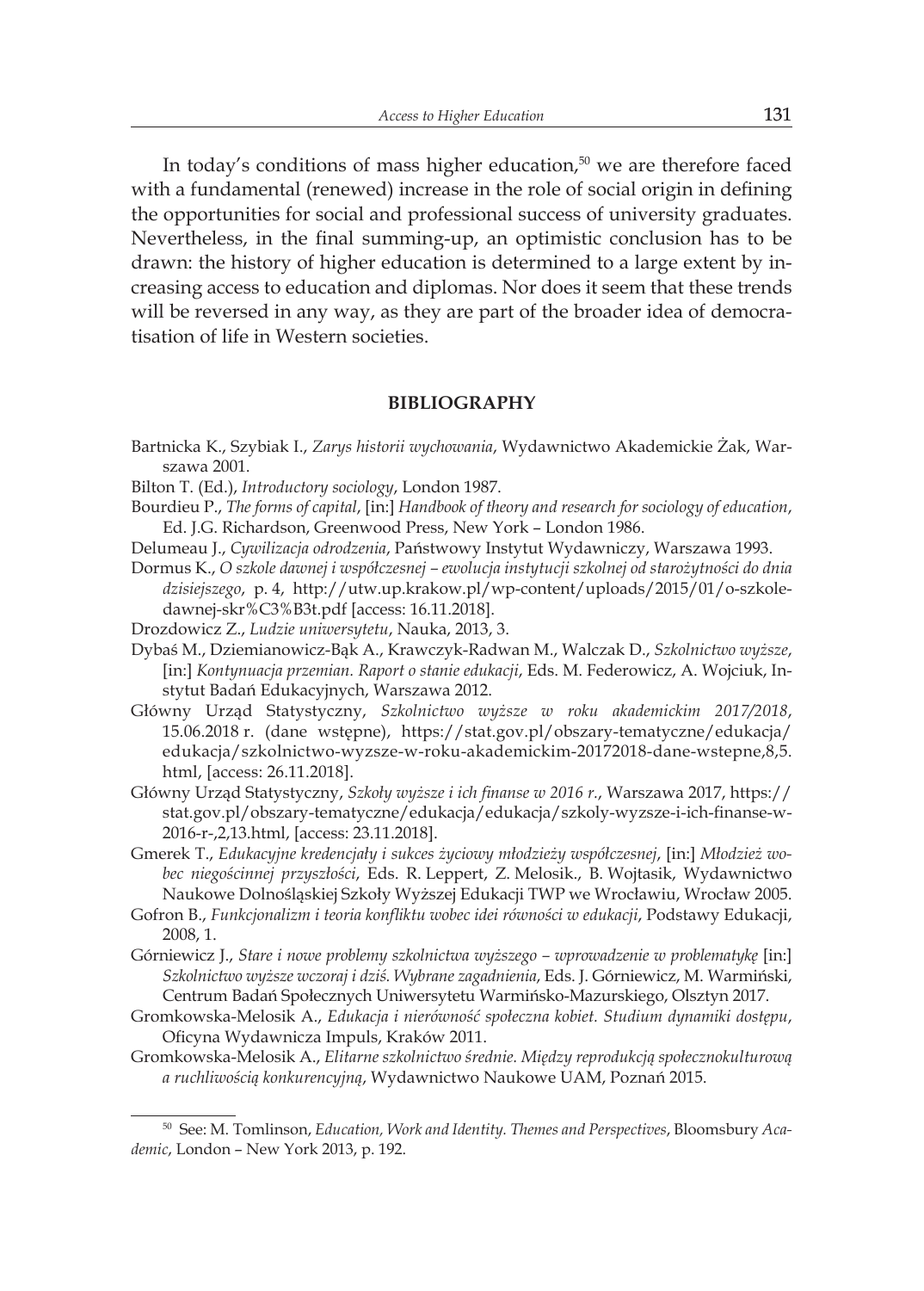- Hejwosz D., *Edukacja uniwersytecka i kreowanie elit społecznych*, Oficyna Wydawnicza Impuls, Kraków 2010.
- Huberman M., *Learning, democratizing and deschooling*, [in:] *Deschooling*, Ed. I. Lister, Cambridge University Press, Cambridge 1974.
- Kivinen O., *Graduate Credentials in a Changing Labour Market*, Higher Education in Europe, 1997, 22, 4.
- Kivinen O., Ahola S., *Higher Education as Human Risk Capital*, Higher Education, 1999, 38.
- Kobylarek A., *Uniwersytet zarys ewolucji idei podstawowej*, Nauka i Szkolnictwo Wyższe, 2002, 1(19).
- *Krajobraz dyskryminacji I*, Instytut Polityki Społecznej, Raporty Migracyjne nr 1/2003, http:// www.ips.uw.edu.pl/pliki/publikacje/migracje/raportm1.pdf [access: 26.11.2018].
- Kola A.M., *Problemy kształcenia elit. Przypadek studiów doktoranckich w Polsce*, https://repozytorium.umk.pl/handle/item/2737 [access: 26.11.2018].
- Litak S., *Historia wychowania*, t. 1 *Do wielkiej rewolucji francuskiej*, Wydawnictwo WAM, Kraków 2006.
- Marrou H.I., *Historia wychowania w starożytności*, Państwowy Instytut Wydawniczy, Warszawa 1969.
- Mazur P., *Zarys historii szkoły*, Wyższa Szkoła Ekonomii, Turystyki i Nauk Społecznych w Kielcach, Kielce – Myślenice 2012.
- Melosik Z., *Współczesne amerykańskie spory edukacyjne (między socjologią edukacji a pedagogiką postmodernistyczną)*, Wydawnictwo Naukowe UAM, Poznań 1994.
- Melosik Z., *Uniwersytet i społeczeństwo. Dyskursy wolności, wiedzy i władzy*, Oficyna Wydawnicza Impuls, Kraków 2009.
- Mingqin W., Jing S., Yuanping S., *Research on the Higher Education Ideas in Ancient Greece and Its Modern Values*, Cross-Cultural Communication, 2015, 11(8).
- Możdżeń S.I., *Zarys historii wychowania*, Wydawnictwo Pedagogiczne ZNP, Kielce 1999.
- National Center for Education Statistics, https://nces.ed.gov/programs/digest/d17/tables/dt17\_303.10.asp [access: 23.11.2018].
- Ogbu J.U., *Investment in Human Capital: Education and Development in Stockton, California and Gwembe, Zambia*, [in:]: *Opportunity, Constraint, and Change: Essays in Honor of Elizabeth Colson*, Eds. J. Glazier, M. Lowy, K.T. Molohon, J.U. Ogbu, A. Peterson Royce, The Kroeber Anthropological Society Papers, 1984, 63 – 64.
- Orth E.W., *Die Kulturbedeutung der Universitat*, [in:] *Die gute Univer– sitat. Beitrage zu Grundfragen der Hochschulreform*, Hrsg. A.W. Muller, R. Hettich, Baden-Baden 2000.
- Radziewicz-Winnicki A., *Przeobrażenie się współczesnego uniwersytetu (w przywołanych ocenach ekspertów)*, [in:] *Edukacja akademicka. Między oczekiwaniami a rzeczywistością*, Ed. A. Ćwikliński, Wydawnictwo Naukowe UAM, Poznań 2014.
- Raftery A.E., Hout M., *Maximally Maintained Inequality: Expansion, Reform, and Opportunity in Irish Education, 1921-75*, Sociology of Education, 1993, 66(1).
- Raport UNESCO: *Gender parity in education: Not there yet*, UNESCO Institute for Statistics, March 2008, 1.
- Romano R., *Włochy Renesansu*, Państwowy Instytut Wydawniczy, Warszawa 1978.
- Stankiewicz Ł., *Krytyka umasowienia szkolnictwa wyższego w Polsce i Stanach Zjednoczonych analiza dyskursu mediów masowych*, Forum Oświatowe, 2016, 28(1).
- Suchanek L., *Studia masowe i elitarne. Jaki ma być homo occidentalis*, [in:] *Szkolnictwo wyższe w obliczu zmian*, Tomaszowice 15-17 listopada 2014, Tom II, Ed. Sz. Biliński, Polska Akademia Umiejętności. Debaty PAU, Kraków 2015.
- Szelenyi I., Treimana D., Wnuk-Lipiński E., *Elity w Polsce, w Rosji i na Węgrzech. Wymiana czy reprodukcja?*, Instytut Studiów Politycznych PAN, Warszawa 1995.